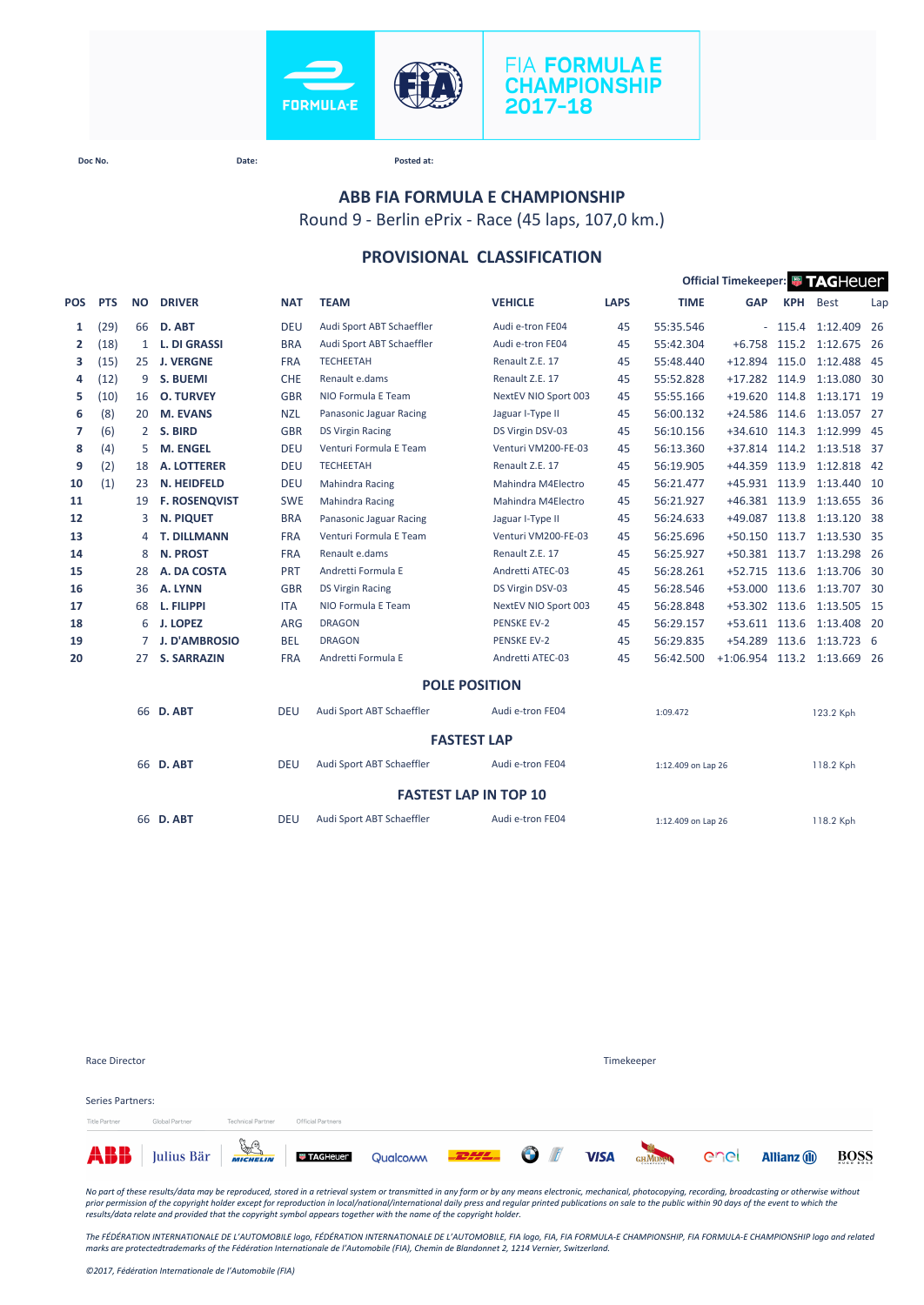

#### **Doc No. Date: Posted at:**

#### **ABB FIA FORMULA E CHAMPIONSHIP**

Round 9 - Berlin ePrix - Qualifying

#### **PROVISIONAL CLASSIFICATION**

|    | Official Timekeeper: <b># TAGHeUEM</b> |                                         |               |                   |             |       |            |
|----|----------------------------------------|-----------------------------------------|---------------|-------------------|-------------|-------|------------|
|    | <b>POS NO DRIVER</b>                   | <b>NAT TEAM</b>                         | <b>GROUPS</b> | <b>SUPER POLE</b> | <b>TIME</b> |       | <b>GAP</b> |
| 1  | 66 Daniel ABT                          | DEU Audi Sport ABT Schaeffler           | 1:09.774      | 1:09.472          | 1:09.472    |       |            |
| 2  | <b>16 Oliver TURVEY</b>                | <b>GBR</b> NIO Formula E Team           | 1:09.943      | 1:09.735          | 1:09.735    | 0.263 | 0.263      |
| з  | <b>25 Jean-Eric VERGNE</b>             | <b>FRA</b><br><b>TFCHFFTAH</b>          | 1:09.765      | 1:09.991          | 1:09.991    | 0.519 | 0.256      |
| 4  | 7 Jérôme D'AMBROSIO                    | <b>BEL</b><br><b>DRAGON</b>             | 1:09.938      | 1:10.054          | 1:10.054    | 0.582 | 0.063      |
| 5  | 1 Lucas DI GRASSI                      | <b>BRA</b><br>Audi Sport ABT Schaeffler | 1:09.620      | 1:10.498          | 1:10.498    | 1.026 | 0.444      |
|    |                                        |                                         |               |                   |             |       |            |
| 6  | <b>19 Felix ROSENQVIST</b>             | <b>SWE</b> Mahindra Racing              | 1:09.951      |                   | 1:09.951    |       |            |
| 7  | 9 Sébastien BUEMI                      | <b>CHE</b><br>Renault e.dams            | 1:09.994      |                   | 1:09.994    | 0.043 | 0.043      |
| 8  | <b>36 Alex LYNN</b>                    | <b>GBR</b><br><b>DS Virgin Racing</b>   | 1:10.002      |                   | 1:10.002    | 0.051 | 0.008      |
| 9  | <b>20 Mitch EVANS</b>                  | <b>NZL</b><br>Panasonic Jaguar Racing   | 1:10.087      |                   | 1:10.087    | 0.136 | 0.085      |
| 10 | 2 Sam BIRD                             | <b>GBR</b><br><b>DS Virgin Racing</b>   | 1:10.087      |                   | 1:10.087    | 0.136 | 0.000      |
| 11 | 6 José Maria LOPEZ                     | ARG<br><b>DRAGON</b>                    | 1:10.105      |                   | 1:10.105    | 0.154 | 0.018      |
| 12 | <b>4 Tom DILLMANN</b>                  | <b>FRA</b><br>Venturi Formula E Team    | 1:10.214      |                   | 1:10.214    | 0.263 | 0.109      |
| 13 | <b>5 Maro ENGEL</b>                    | <b>DEU</b><br>Venturi Formula E Team    | 1:10.248      |                   | 1:10.248    | 0.297 | 0.034      |
| 14 | <b>23 Nick HEIDFELD</b>                | <b>DEU</b><br>Mahindra Racing           | 1:10.264      |                   | 1:10.264    | 0.313 | 0.016      |
| 15 | <b>3 Nelson PIQUET</b>                 | <b>BRA</b><br>Panasonic Jaguar Racing   | 1:10.270      |                   | 1:10.270    | 0.319 | 0.006      |
| 16 | 27 Stéphane SARRAZIN                   | <b>FRA</b><br>Andretti Formula E        | 1:10.315      |                   | 1:10.315    | 0.364 | 0.045      |
| 17 | 28 Antonio Felix DA COSTA              | <b>PRT</b><br>Andretti Formula F        | 1:10.417      |                   | 1:10.417    | 0.466 | 0.102      |
| 18 | <b>18 André LOTTERER</b>               | <b>DEU</b><br><b>TECHEETAH</b>          | 1:10.598      |                   | 1:10.598    | 0.647 | 0.181      |
| 19 | 68 Luca FILIPPI                        | <b>ITA</b><br>NIO Formula E Team        | 1:10.601      |                   | 1:10.601    | 0.650 | 0.003      |
| 20 | 8 Nicolas PROST                        | <b>FRA</b><br>Renault e.dams            | 1:10.618      |                   | 1:10.618    | 0.667 | 0.017      |

| Race Director:   |                                                                                           |                          |                   |  | Timekeeper |  |                     |             |
|------------------|-------------------------------------------------------------------------------------------|--------------------------|-------------------|--|------------|--|---------------------|-------------|
| Series Partners: |                                                                                           |                          |                   |  |            |  |                     |             |
| Title Partner    | Global Partner                                                                            | <b>Technical Partner</b> | Official Partners |  |            |  |                     |             |
|                  | <b>ABB</b> Julius Bär <b>Francische Directore</b> Qualcom <b>FRALE OF VISA</b> GRADEN COC |                          |                   |  |            |  | <b>Allianz</b> (ii) | <b>BOSS</b> |

*No part of these results/data may be reproduced, stored in a retrieval system or transmitted in any form or by any means electronic, mechanical, photocopying, recording, broadcasting or otherwise without*  prior permission of the copyright holder except for reproduction in local/national/international daily press and regular printed publications on sale to the public within 90 days of the event to which the<br>results/data rela

The FÉDÉRATION INTERNATIONALE DE L'AUTOMOBILE logo, FÉDÉRATION INTERNATIONALE DE L'AUTOMOBILE, FIA logo, FIA, FIA FORMULA-E CHAMPIONSHIP, FIA FORMULA-E CHAMPIONSHIP logo and related<br>marks are protectedtrademarks of the Féd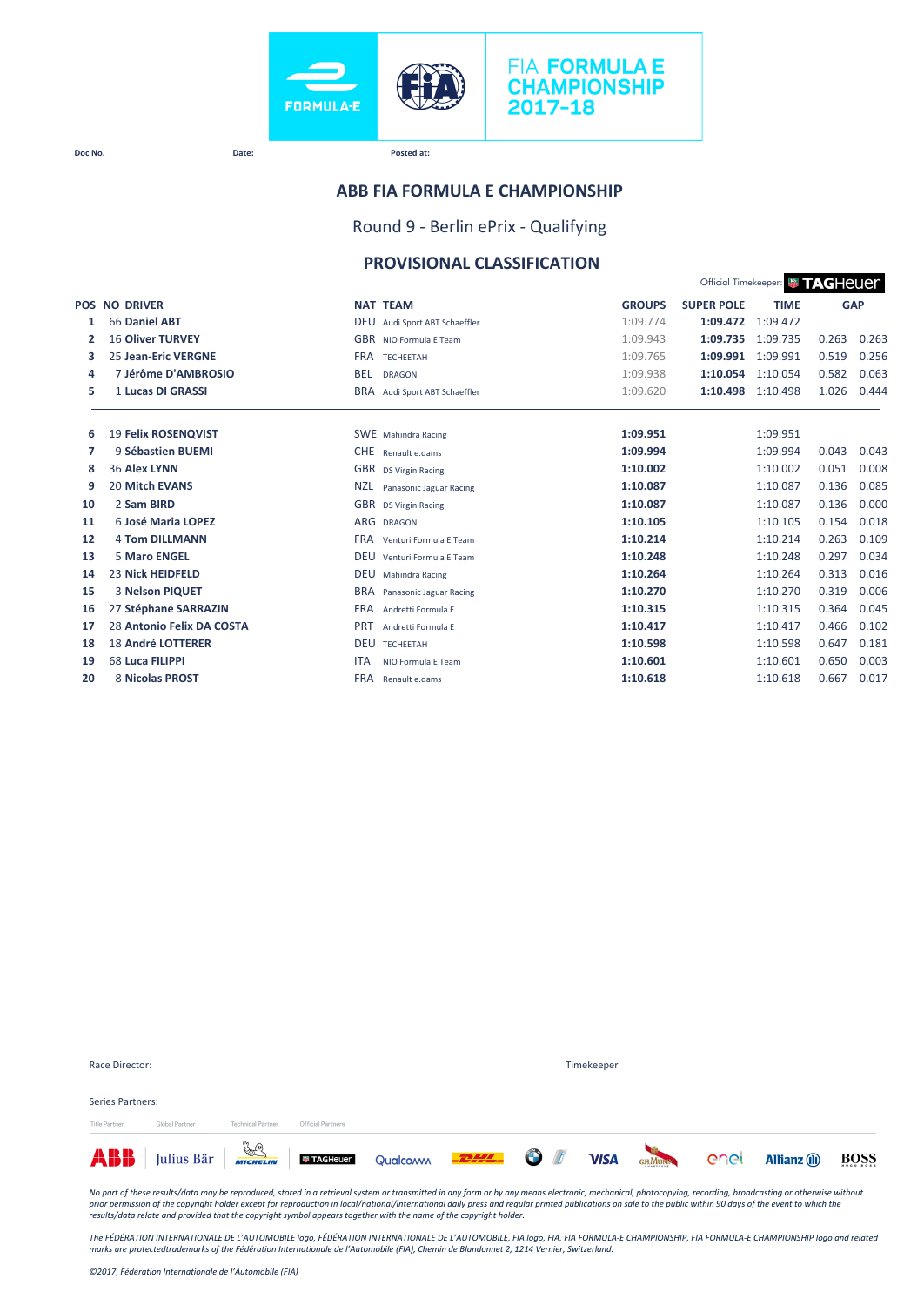



**Doc No. Date: Posted at:**

#### **ABB FIA FORMULA E CHAMPIONSHIP**

Round 9 - Berlin ePrix - Qualifying Groups

### **CLASSIFICATION**

|            |                           |                                   |             | <b>Official Timekeeper: # TAGHeUer</b> |                           |  |  |  |
|------------|---------------------------|-----------------------------------|-------------|----------------------------------------|---------------------------|--|--|--|
| <b>POS</b> | <b>NO DRIVER</b>          | <b>NAT TEAM</b>                   | <b>TIME</b> | <b>GAP</b>                             | <b>SESSION</b>            |  |  |  |
| 1          | 1 Lucas DI GRASSI         | BRA Audi Sport ABT Schaeffler     | 1:09.620    |                                        | <b>Qualifying Group 4</b> |  |  |  |
| 2          | 25 Jean-Eric VERGNE       | <b>FRA TECHEETAH</b>              | 1:09.765    | 0.145                                  | 0.145 Qualifying Group 4  |  |  |  |
| з          | 66 Daniel ABT             | DEU Audi Sport ABT Schaeffler     | 1:09.774    | 0.154                                  | 0.009 Qualifying Group 1  |  |  |  |
| 4          | 7 Jérôme D'AMBROSIO       | BEL DRAGON                        | 1:09.938    | 0.318                                  | 0.164 Qualifying Group 3  |  |  |  |
| 5          | <b>16 Oliver TURVEY</b>   | GBR NIO Formula E Team            | 1:09.943    | 0.323                                  | 0.005 Qualifying Group 1  |  |  |  |
| 6          | 19 Felix ROSENQVIST       | <b>SWE</b> Mahindra Racing        | 1:09.951    | 0.331                                  | 0.008 Qualifying Group 4  |  |  |  |
| 7          | 9 Sébastien BUEMI         | CHE Renault e.dams                | 1:09.994    | 0.374                                  | 0.043 Qualifying Group 4  |  |  |  |
| 8          | 36 Alex LYNN              | <b>GBR</b> DS Virgin Racing       | 1:10.002    | 0.382                                  | 0.008 Qualifying Group 2  |  |  |  |
| 9          | <b>20 Mitch EVANS</b>     | NZL.<br>Panasonic Jaguar Racing   | 1:10.087    | 0.467                                  | 0.085 Qualifying Group 1  |  |  |  |
| 10         | 2 Sam BIRD                | <b>GBR</b> DS Virgin Racing       | 1:10.087    | 0.467                                  | 0.000 Qualifying Group 4  |  |  |  |
| 11         | 6 José Maria LOPEZ        | <b>ARG DRAGON</b>                 | 1:10.105    | 0.485                                  | 0.018 Qualifying Group 2  |  |  |  |
| 12         | <b>4 Tom DILLMANN</b>     | <b>FRA</b> Venturi Formula F Team | 1:10.214    | 0.594                                  | 0.109 Qualifying Group 3  |  |  |  |
| 13         | 5 Maro ENGEL              | DEU Venturi Formula F Team        | 1:10.248    | 0.628                                  | 0.034 Qualifying Group 2  |  |  |  |
| 14         | 23 Nick HEIDFELD          | <b>DEU</b> Mahindra Racing        | 1:10.264    | 0.644                                  | 0.016 Qualifying Group 2  |  |  |  |
| 15         | 3 Nelson PIQUET           | BRA Panasonic Jaguar Racing       | 1:10.270    | 0.650                                  | 0.006 Qualifying Group 1  |  |  |  |
| 16         | 27 Stéphane SARRAZIN      | <b>FRA</b> Andretti Formula E     | 1:10.315    | 0.695                                  | 0.045 Qualifying Group 3  |  |  |  |
| 17         | 28 Antonio Felix DA COSTA | <b>PRT</b> Andretti Formula E     | 1:10.417    | 0.797                                  | 0.102 Qualifying Group 2  |  |  |  |
| 18         | 18 André LOTTERER         | <b>DEU TECHEETAH</b>              | 1:10.598    | 0.978                                  | 0.181 Qualifying Group 1  |  |  |  |
| 19         | 68 Luca FILIPPI           | <b>ITA</b><br>NIO Formula E Team  | 1:10.601    | 0.981                                  | 0.003 Qualifying Group 3  |  |  |  |
| 20         | 8 Nicolas PROST           | FRA Renault e.dams                | 1:10.618    | 0.998                                  | 0.017 Qualifying Group 3  |  |  |  |

|                         |                |                          |                   | <b>ABB</b> Julius Bär <b>Franz Landstein</b> Qualcom <b>PEPE O</b> |  |  | GHMUNN COCI |  | <b>Allianz</b> (ii) | BOSS |
|-------------------------|----------------|--------------------------|-------------------|--------------------------------------------------------------------|--|--|-------------|--|---------------------|------|
| <b>Title Partner</b>    | Global Partner | <b>Technical Partner</b> | Official Partners |                                                                    |  |  |             |  |                     |      |
| <b>Series Partners:</b> |                |                          |                   |                                                                    |  |  |             |  |                     |      |
|                         |                |                          |                   |                                                                    |  |  |             |  |                     |      |
| Race Director:          |                |                          |                   | Timekeeper                                                         |  |  |             |  |                     |      |

No part of these results/data may be reproduced, stored in a retrieval system or transmitted in any form or by any means electronic, mechanical, photocopying, recording, broadcasting or otherwise without<br>prior permission o

The FÉDÉRATION INTERNATIONALE DE L'AUTOMOBILE logo, FÉDÉRATION INTERNATIONALE DE L'AUTOMOBILE, FIA logo, FIA, FIA FORMULA-E CHAMPIONSHIP, FIA FORMULA-E CHAMPIONSHIP logo and related<br>marks are protectedtrademarks of the Féd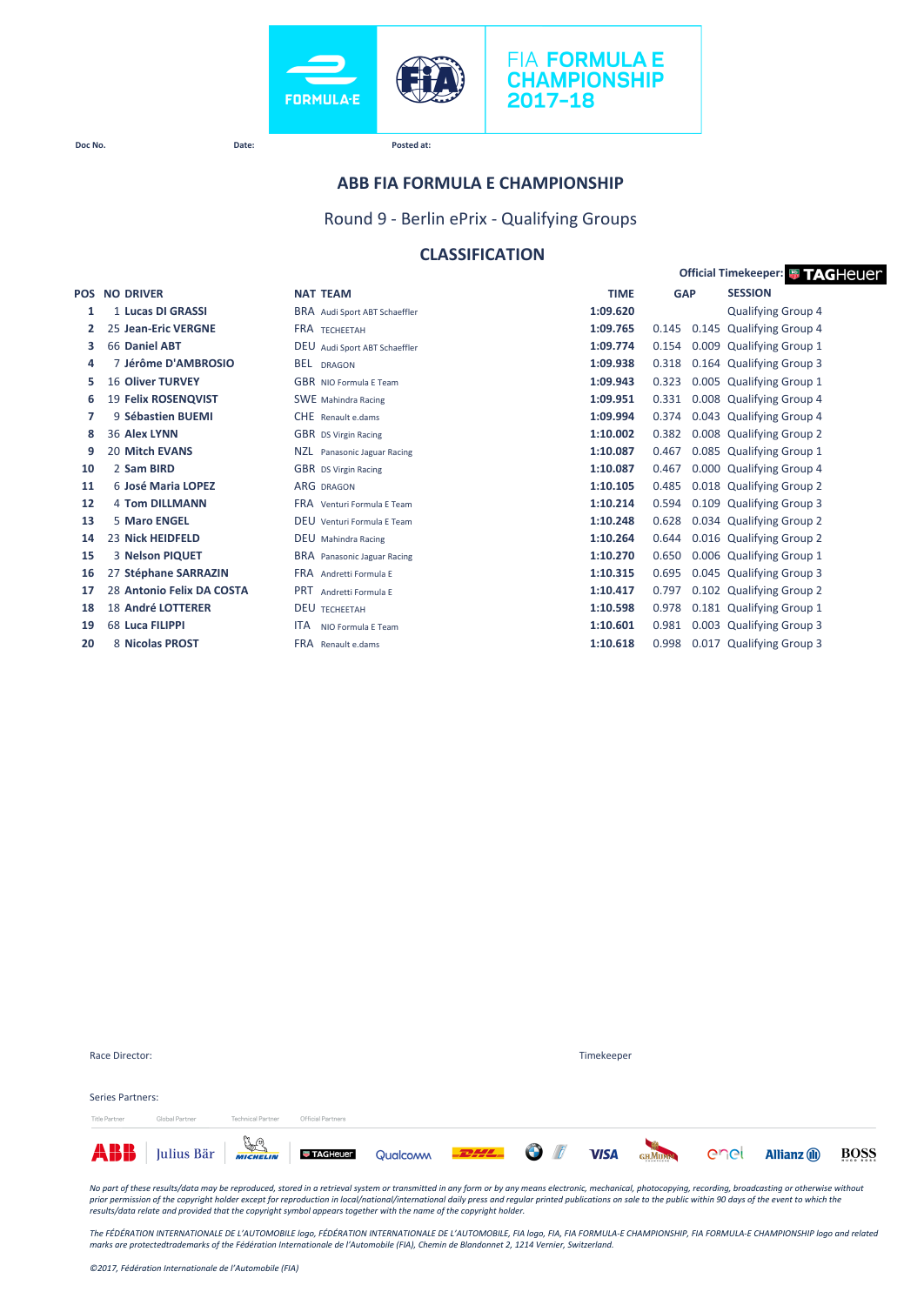



**Official Timekeeper: <sup>1</sup> TAGHeuer** 

**Doc No. Date: Posted at:**

#### **ABB FIA FORMULA E CHAMPIONSHIP**

#### Round 9 - Berlin ePrix - Non Qualifying Practice 2

|  | <b>CLASSIFICATION</b> |  |  |  |
|--|-----------------------|--|--|--|
|--|-----------------------|--|--|--|

| <b>POS</b> | <b>NO</b> | <b>DRIVER</b>                 | <b>NAT</b> | <b>TEAM</b>               | <b>CAR</b>           |                    | <b>TIME LAP TOTAL</b> |    | <b>GAP</b>      |                   | <b>KPH</b> |
|------------|-----------|-------------------------------|------------|---------------------------|----------------------|--------------------|-----------------------|----|-----------------|-------------------|------------|
| 1          | 25        | <b>Jean-Eric VERGNE</b>       | <b>FRA</b> | <b>TECHEETAH</b>          | Renault Z.E. 17      | 1:09.438           | 16                    | 16 |                 | ٠                 | 123.2      |
| 2          | 19        | <b>Felix ROSENQVIST</b>       | <b>SWE</b> | <b>Mahindra Racing</b>    | Mahindra M4Electro   | 1:09.533           | 17                    | 21 | $+0.095 +0.095$ |                   | 123.1      |
| 3          | 18        | <b>André LOTTERER</b>         | <b>DEU</b> | <b>TECHEETAH</b>          | Renault Z.E. 17      | 1:09.568           | 18                    | 18 | $+0.130$        | $+0.035$          | 123.0      |
| 4          | 1         | <b>Lucas DI GRASSI</b>        | <b>BRA</b> | Audi Sport ABT Schaeffler | Audi e-tron FE04     | 1:09.584           | 12                    | 15 | $+0.146$        | $+0.016$          | 123.0      |
| 5          | 9         | <b>Sébastien BUEMI</b>        | <b>CHE</b> | Renault e.dams            | Renault Z.E. 17      | 1:09.606           | 11                    | 16 | $+0.168$        | $+0.022$          | 122.9      |
| 6          | 66        | <b>Daniel ABT</b>             | <b>DEU</b> | Audi Sport ABT Schaeffler | Audi e-tron FE04     | 1:09.636           | 11                    | 13 | $+0.198$        | $+0.030$          | 122.9      |
| 7          |           | Jérôme D'AMBROSIO             | <b>BEL</b> | <b>DRAGON</b>             | <b>PENSKE EV-2</b>   | 1:09.682           | 3                     | 9  |                 | $+0.244 +0.046$   | 122.8      |
| 8          | 36        | <b>Alex LYNN</b>              | <b>GBR</b> | <b>DS Virgin Racing</b>   | DS Virgin DSV-03     | 1:09.883           | 15                    | 18 |                 | $+0.445 +0.201$   | 122.5      |
| 9          | 20        | <b>Mitch EVANS</b>            | <b>NZL</b> | Panasonic Jaguar Racing   | Jaguar I-Type II     | 1:09.945           | 3                     | 16 | $+0.507$        | $+0.062$          | 122.3      |
| 10         | 2         | <b>Sam BIRD</b>               | <b>GBR</b> | <b>DS Virgin Racing</b>   | DS Virgin DSV-03     | 1:09.946           | 3                     | 18 |                 | $+0.508 +0.001$   | 122.3      |
| 11         | 16        | <b>Oliver TURVEY</b>          | <b>GBR</b> | NIO Formula E Team        | NextEV NIO Sport 003 | 1:09.982           | 3                     | 18 | $+0.544$        | $+0.036$          | 122.3      |
| 12         | 23        | <b>Nick HEIDFELD</b>          | <b>DEU</b> | <b>Mahindra Racing</b>    | Mahindra M4Electro   | 1:10.037           | 9                     | 10 | $+0.599$        | $+0.055$          | 122.2      |
| 13         | 3         | <b>Nelson PIQUET</b>          | <b>BRA</b> | Panasonic Jaguar Racing   | Jaguar I-Type II     | 1:10.132           | 3                     | 15 | $+0.694$        | $+0.095$          | 122.0      |
| 14         | 5.        | <b>Maro ENGEL</b>             | <b>DEU</b> | Venturi Formula E Team    | Venturi VM200-FE-03  | 1:10.332           | 3                     | 21 | $+0.894$        | $+0.200$          | 121.7      |
| 15         | 6         | <b>José Maria LOPEZ</b>       | ARG        | <b>DRAGON</b>             | <b>PENSKE EV-2</b>   | 1:10.378           | 13                    | 15 | $+0.940$        | $+0.046$          | 121.6      |
| 16         | 68        | Luca FILIPPI                  | <b>ITA</b> | NIO Formula E Team        | NextEV NIO Sport 003 | 1:10.426           | 3                     | 20 | $+0.988$        | $+0.048$          | 121.5      |
| 17         | 28        | <b>Antonio Felix DA COSTA</b> | PRT        | Andretti Formula E        | Andretti ATEC-03     | 1:10.434           | 3                     | 15 | $+0.996$        | $+0.008$          | 121.5      |
| 18         | 8         | <b>Nicolas PROST</b>          | <b>FRA</b> | Renault e.dams            | Renault Z.E. 17      | 1:10.450           | 3                     | 15 | $+1.012$        | $+0.016$          | 121.5      |
| 19         | 4         | <b>Tom DILLMANN</b>           | <b>FRA</b> | Venturi Formula E Team    | Venturi VM200-FE-03  | 1:10.456           | 16                    | 20 |                 | $+1.018$ $+0.006$ | 121.5      |
| 20         | 27        | <b>Stéphane SARRAZIN</b>      | <b>FRA</b> | Andretti Formula E        | Andretti ATEC-03     | 1:10.735           | 3                     | 18 |                 | $+1.297 +0.279$   | 121.0      |
|            |           |                               |            |                           | <b>FASTEST LAP</b>   |                    |                       |    |                 |                   |            |
|            |           |                               |            |                           |                      |                    |                       |    |                 |                   |            |
|            | 25        | <b>J. VERGNE</b>              | <b>FRA</b> | <b>TECHEETAH</b>          | Renault Z.E. 17      | 1:09.438 on Lap 16 |                       |    |                 |                   | 123.2 Kph  |

|                  | ABB Julius Bär <b>Frage Little Constant Constant Constant Constant Constant Constant Constant Constant Constant Constant Constant Constant Constant Constant Constant Constant Constant Constant Constant Constant Constant Cons</b> |                          |                   |            |  | GHMUMM Cnel | <b>Allianz</b> (ii) | BOSS |
|------------------|--------------------------------------------------------------------------------------------------------------------------------------------------------------------------------------------------------------------------------------|--------------------------|-------------------|------------|--|-------------|---------------------|------|
| Title Partner    | Global Partner                                                                                                                                                                                                                       | <b>Technical Partner</b> | Official Partners |            |  |             |                     |      |
| Series Partners: |                                                                                                                                                                                                                                      |                          |                   |            |  |             |                     |      |
| Race Director    |                                                                                                                                                                                                                                      |                          |                   | Timekeeper |  |             |                     |      |

No part of these results/data may be reproduced, stored in a retrieval system or transmitted in any form or by any means electronic, mechanical, photocopying, recording, broadcasting or otherwise without<br>prior permission o

*The FÉDÉRATION INTERNATIONALE DE L'AUTOMOBILE logo, FÉDÉRATION INTERNATIONALE DE L'AUTOMOBILE, FIA logo, FIA, FIA FORMULA-E CHAMPIONSHIP, FIA FORMULA-E CHAMPIONSHIP logo and related marks are protectedtrademarks of the Fédération Internationale de l'Automobile (FIA), Chemin de Blandonnet 2, 1214 Vernier, Switzerland.*